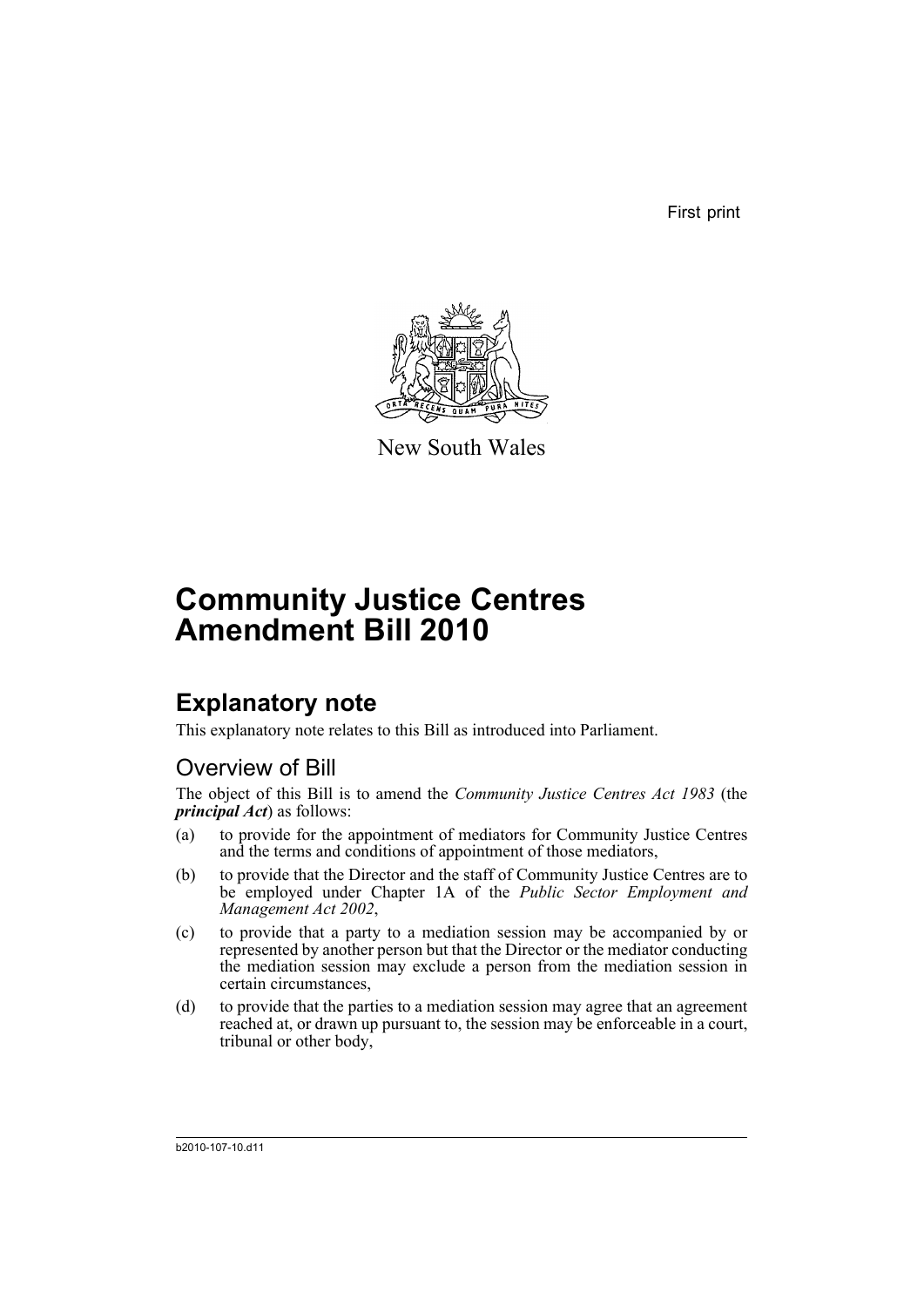Explanatory note

- (e) to provide that the privilege given with respect to evidence given at, or documents prepared for, a mediation session does not extend to evidence in relation to agreements that the parties have agreed will be enforceable,
- (f) to provide that the secrecy requirements that apply to a person exercising functions under the principal Act do not prevent the person from giving evidence in relation to agreements that the parties have agreed will be enforceable,
- (g) to provide that the obligation for a mediator to provide a report under the *Children and Young Persons (Care and Protection) Act 1998* applies only if the mediator has reasonable grounds to suspect that a child is at risk of significant harm,
- (h) to make a minor change to the oath or affirmation of secrecy required to be given by a mediator,
- (i) to make other minor and consequential amendments to the principal Act.

### Outline of provisions

**Clause 1** sets out the name (also called the short title) of the proposed Act.

**Clause 2** provides for the commencement of the proposed Act on the date of assent to the proposed Act.

**Clause 3** repeals the *Community Justice Centres Amendment Act 2007*.

#### **Schedule 1 Amendment of Community Justice Centres Act 1983 No 127**

**Schedule 1 [2]** amends the definition of *mediation* so that it applies not only to mediation undertaken at the request of one of the parties to the dispute or the Director of Community Justice Centres but also mediation carried out in compliance with an order of a court or tribunal.

**Schedule 1 [5]** provides for the appointment of mediators for Community Justice Centres. Mediators are to be appointed by the Director-General of the Department of Justice and Attorney General. As mediators are not appointed under the *Public Sector Employment and Management Act 2002* they are not members of the Government Service or Public Service. A mediator holds office for a term of not more than 3 years and is paid the remuneration and allowances decided by the Director-General. Proposed section 8 sets out the circumstances in which a mediator vacates his or her office and provides for the removal of a mediator from office by the Director-General. **Schedule 1 [1], [3], [8] and [9]** make consequential amendments by defining the terms *Director-General* and *mediator* and updating references to mediators. **Schedule 1 [24]** makes a consequential amendment to repeal a redundant provision.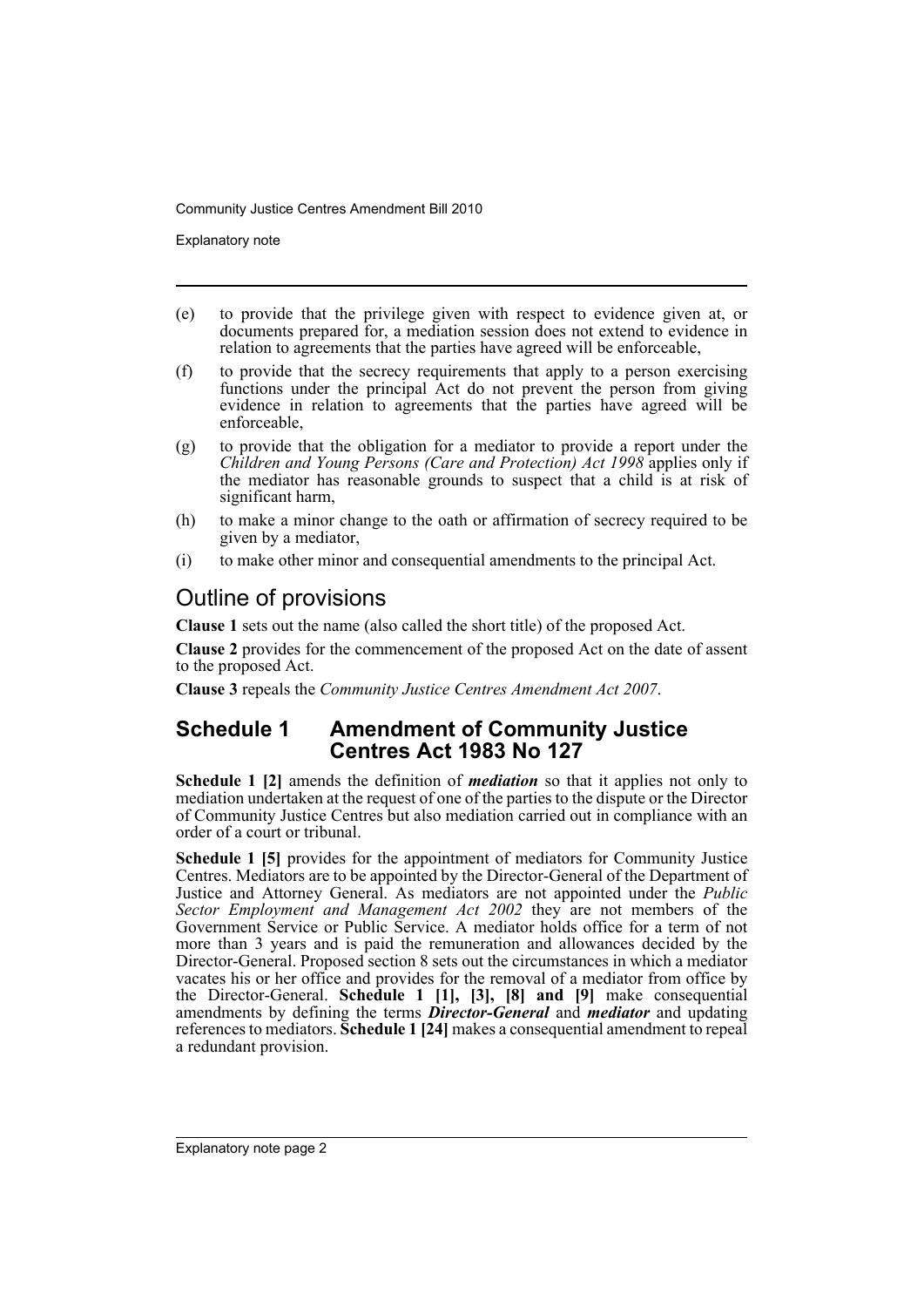Explanatory note

**Schedule 1 [6]** provides that the Director of Community Justice Centres and the staff of the Centres are employed under Chapter 1A of the *Public Sector Employment and Management Act 2002* and therefore are members of the Government Service.

**Schedule 1 [7]** removes the requirement that Community Justice Centres, and the principal offices of Community Justice Centres, be established by order of the Governor.

**Schedule 1 [10]** amends section 20A of the principal Act so that matters relating to the provision of mandatory mediation services apply to any dispute referred by a court or tribunal to Community Justice Centres for mediation. It is no longer relevant whether the parties to the dispute have consented to the referral or not.

**Schedule 1 [11]** provides that, unless otherwise provided by the regulations, the provisions of the principal Act (other than section 23 (1) and (3)) apply to a mandatory mediation (that is, a mediation referred by a court or tribunal) in the same way that the provisions apply to a mediation voluntarily undertaken by the parties. Section 23 (1) provides that attendance at and participation in mediation sessions are voluntary and section 23 (3) provides that an agreement reached at or drawn up pursuant to a mediation session is not enforceable unless agreed by the parties. **Schedule 1 [13]** makes a consequential amendment.

**Schedule 1 [12]** provides that a party to a mediation session may be accompanied by or represented by another person. However, the Director of Community Justice Centres or the mediator conducting the mediation session may exclude a person (other than a party to the session) from attending, or continuing to attend, the session if, in the Director's or mediator's opinion, the person's presence may frustrate the mediation session. **Schedule 1 [15]** is a consequential amendment.

**Schedule 1 [14]** provides that an agreement reached at, or drawn up pursuant to, a mediation session is not enforceable in a court, tribunal or other body unless the parties agree in writing that the agreement is to be enforceable.

**Schedule 1 [16]** provides that if a mediator is obliged to make a report under section 29A of the principal Act that the mediator believes a child is at risk of significant harm evidence of anything said in a mediation session, or a document prepared in relation to the session, is admissible in proceedings instituted in connection with the report.

**Schedule 1 [17]** provides that evidence may be given in proceedings before a court, tribunal or other body in relation to an agreement reached at, or drawn up pursuant to, a mediation session if the parties have agreed the agreement is to be enforceable. **Schedule 1 [18]** similarly provides the obligation of secrecy imposed on a person exercising functions under the principal Act does not apply in relation to giving evidence about such an agreement.

**Schedule 1 [19]** amends section 29A of the principal Act. That section imposes an obligation on a mediator to make a report under the *Children and Young Persons (Care and Protection) Act 1998* if the mediator has reasonable grounds to suspect a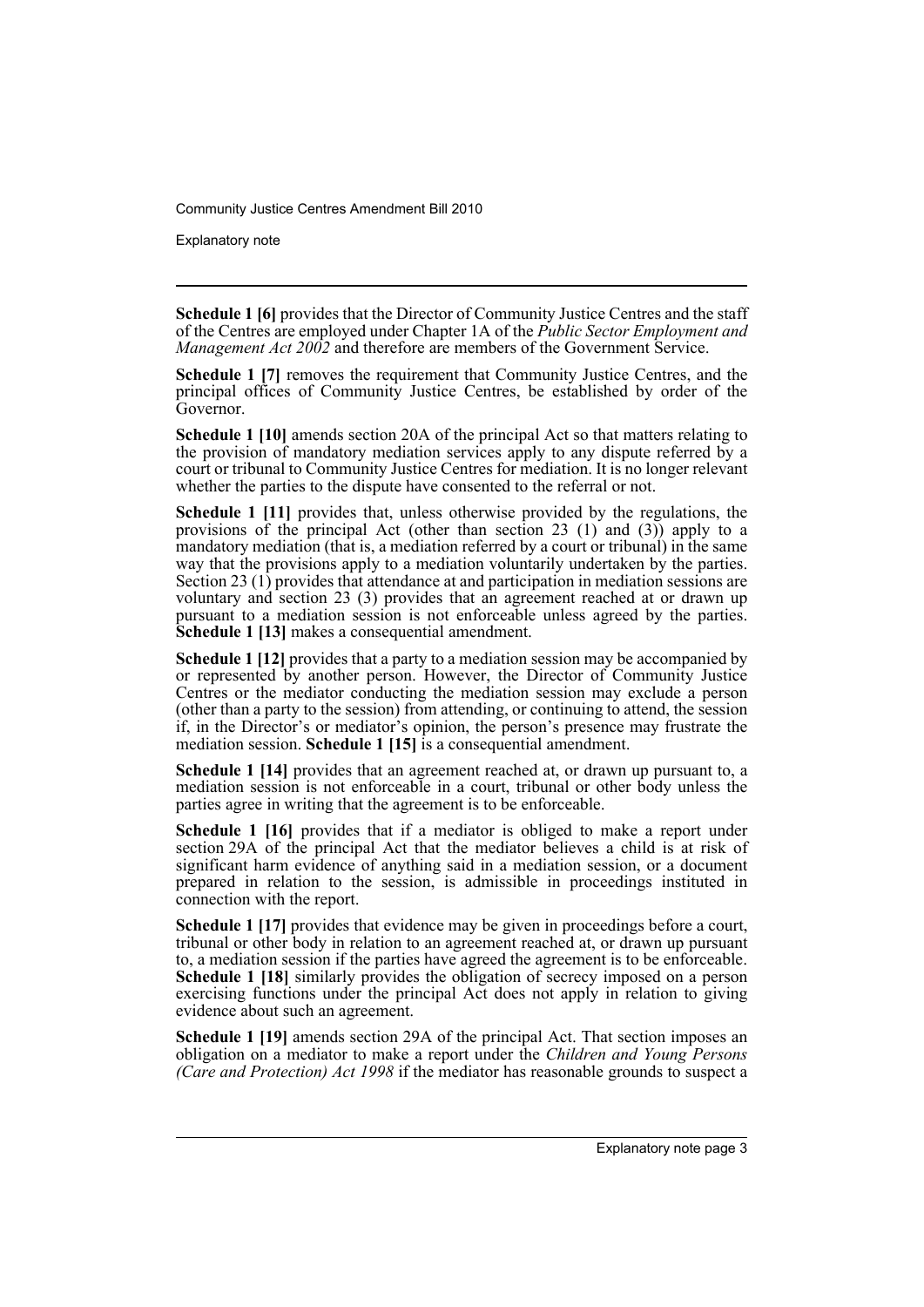Explanatory note

child is at risk of harm. The amendment will impose the obligation only if the mediator suspects a child is at risk of significant harm.

**Schedule 1 [20]** repeals a redundant provision.

**Schedule 1 [21] and [22]** amend the mediator's oath of secrecy and the mediator's affirmation of secrecy so that a mediator will be able to make records of matters disclosed during or incidentally to a mediation session.

**Schedule 1 [23]** provides that regulations made under the principal Act may contain provisions of a savings and transitional nature consequent on the enactment of the *Community Justice Centres Amendment Act 2010*.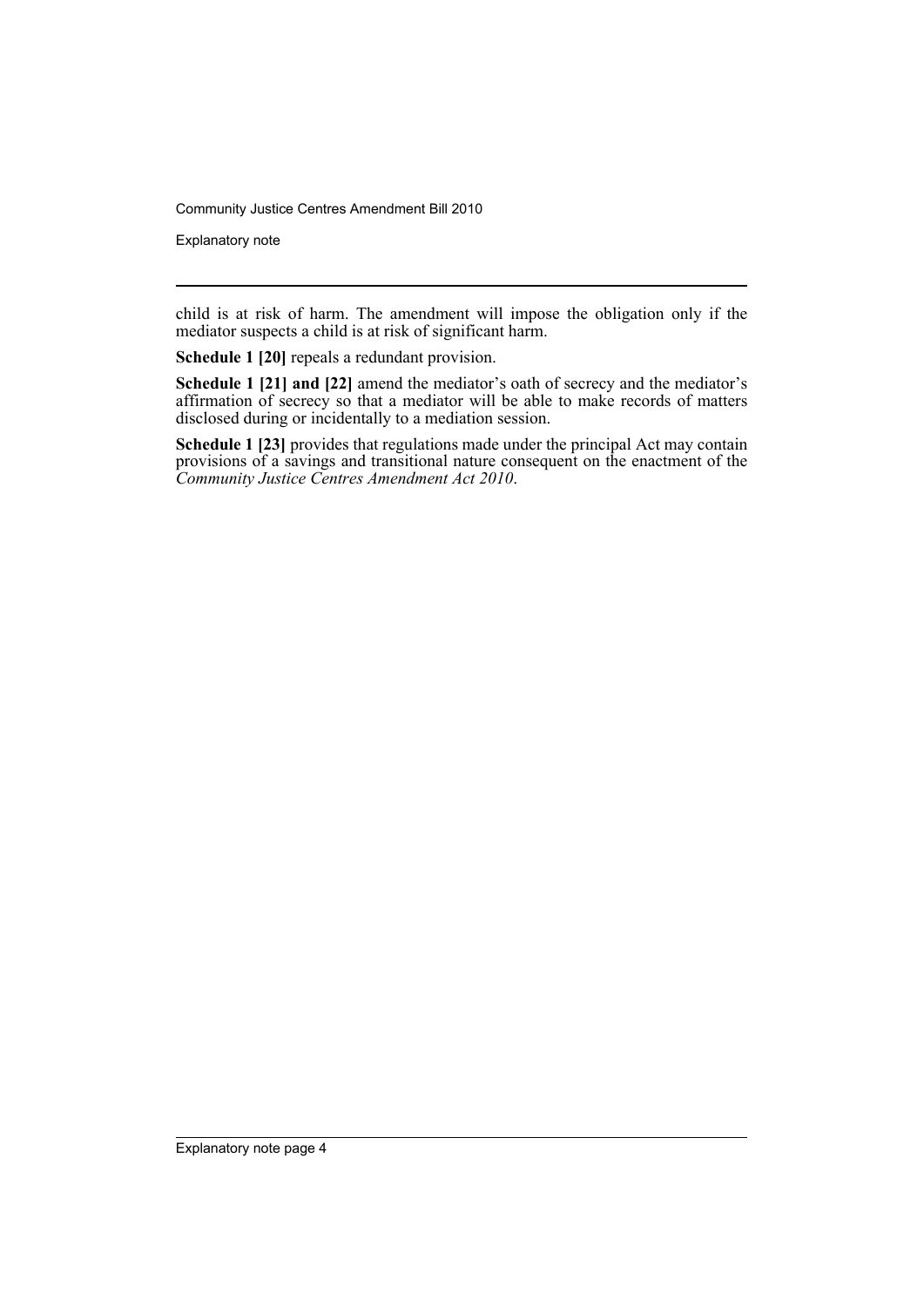First print



New South Wales

# **Community Justice Centres Amendment Bill 2010**

## **Contents**

|   |                                                                     | Page |
|---|---------------------------------------------------------------------|------|
|   | Name of Act                                                         |      |
| 2 | Commencement                                                        |      |
|   | Repeal of Community Justice Centres Amendment Act 2007 2            |      |
|   | Schedule 1 Amendment of Community Justice Centres Act 1983 No 127 3 |      |
|   |                                                                     |      |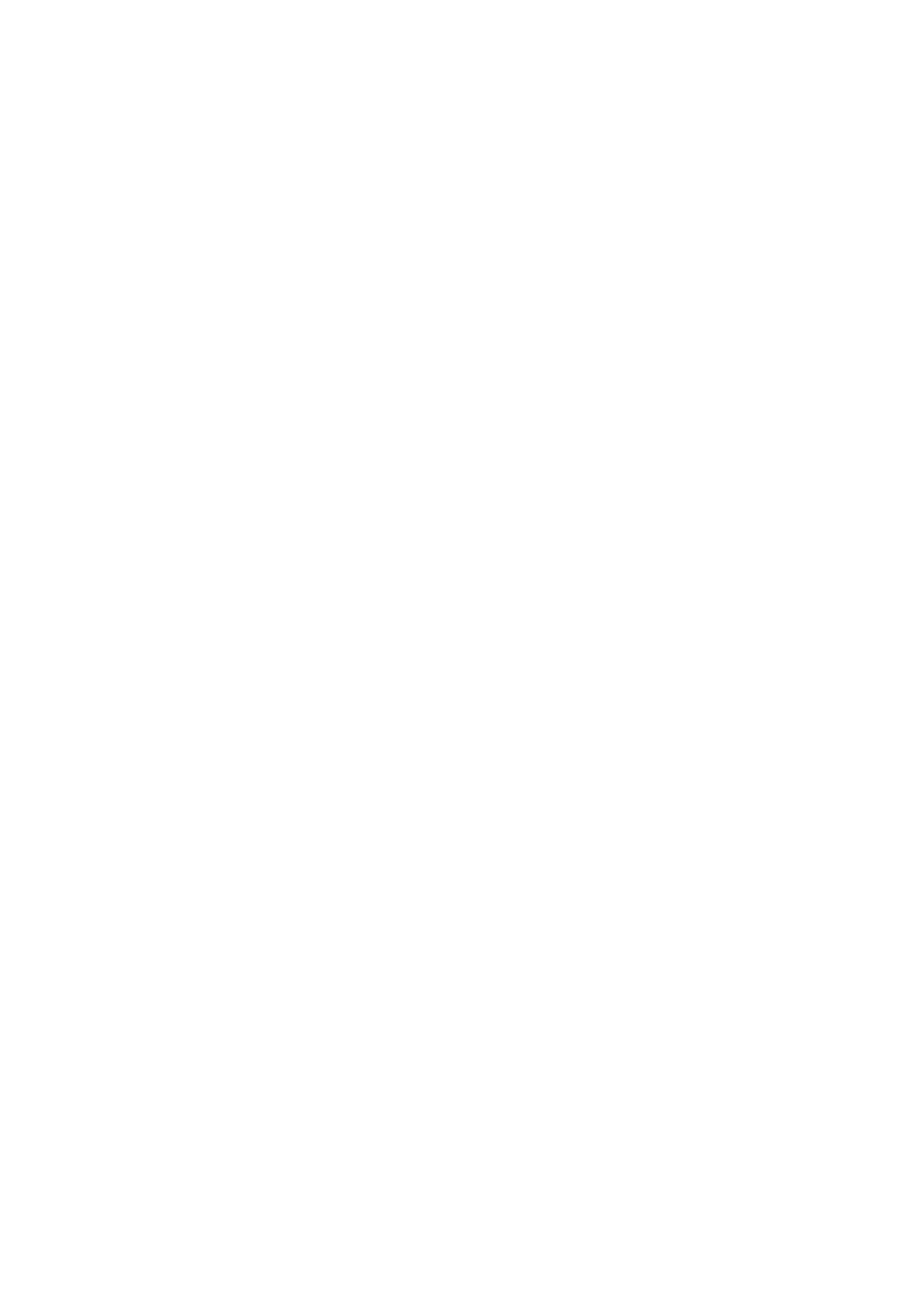

New South Wales

## **Community Justice Centres Amendment Bill 2010**

No , 2010

#### **A Bill for**

An Act to make miscellaneous amendments to the *Community Justice Centres Act 1983*; and for other purposes.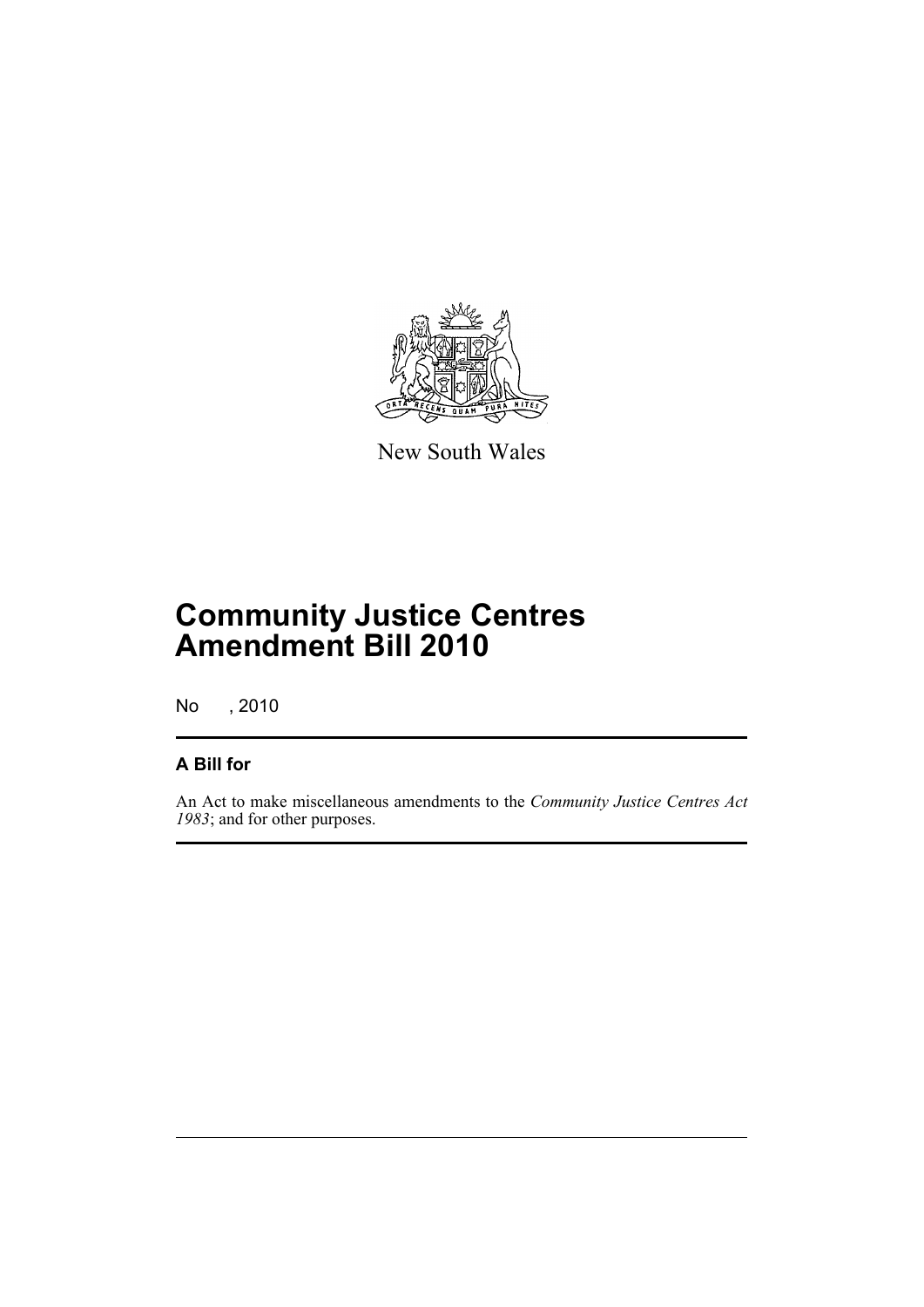<span id="page-7-2"></span><span id="page-7-1"></span><span id="page-7-0"></span>

|   | The Legislature of New South Wales enacts:                    | 1              |
|---|---------------------------------------------------------------|----------------|
|   | Name of Act                                                   | $\overline{2}$ |
|   | This Act is the Community Justice Centres Amendment Act 2010. | 3              |
|   | <b>Commencement</b>                                           | $\overline{4}$ |
|   | This Act commences on the date of assent to this Act.         | 5              |
| 3 | Repeal of Community Justice Centres Amendment Act 2007 No 70  | 6              |
|   | The Community Justice Centres Amendment Act 2007 is repealed. | 7              |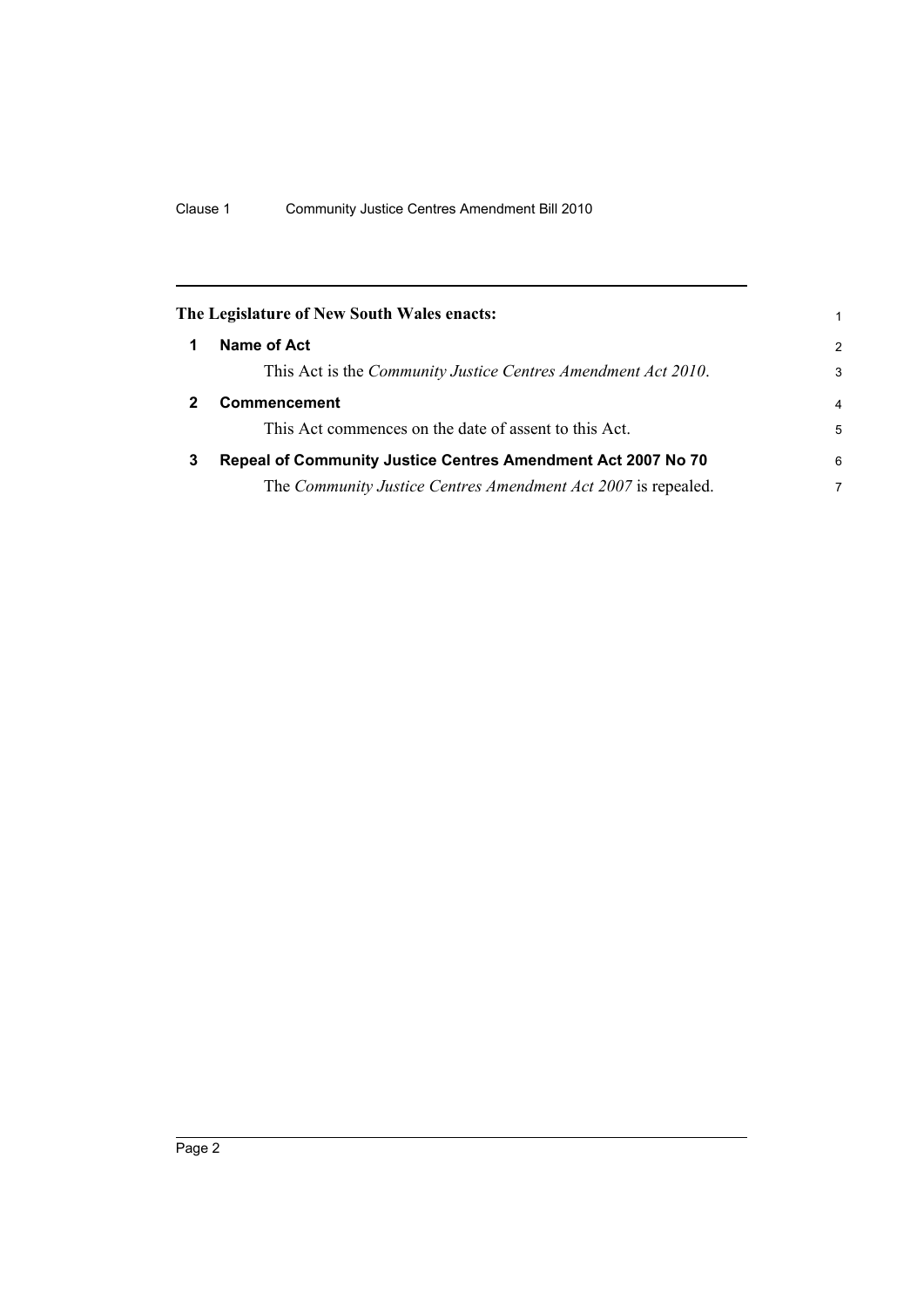Amendment of Community Justice Centres Act 1983 No 127 Schedule 1

<span id="page-8-0"></span>

|       | <b>Schedule 1</b>                        |                   | <b>Amendment of Community Justice</b><br><b>Centres Act 1983 No 127</b>                                                                                                                | $\mathbf{1}$<br>$\overline{2}$ |  |
|-------|------------------------------------------|-------------------|----------------------------------------------------------------------------------------------------------------------------------------------------------------------------------------|--------------------------------|--|
| [1]   | <b>Section 4 Definitions</b>             |                   |                                                                                                                                                                                        |                                |  |
|       |                                          |                   | Insert in alphabetical order in section $4(1)$ :                                                                                                                                       | $\overline{4}$                 |  |
|       |                                          |                   | <b>Director-General</b> means the Director-General of the Department<br>of Justice and Attorney General.                                                                               |                                |  |
| [2]   | Section 4 (1), definition of "mediation" |                   |                                                                                                                                                                                        |                                |  |
|       |                                          |                   | Omit paragraph (b) of the definition. Insert instead:                                                                                                                                  | 8                              |  |
|       |                                          |                   | the bringing together of the parties to any dispute for that<br>(b)<br>purpose, and                                                                                                    | 9<br>10                        |  |
| $[3]$ | Section 4 (1), definition of "mediator"  |                   |                                                                                                                                                                                        | 11                             |  |
|       |                                          |                   | Omit the definition. Insert instead:                                                                                                                                                   | 12                             |  |
|       |                                          |                   | <i>mediator</i> means:                                                                                                                                                                 | 13                             |  |
|       |                                          |                   | the Director, or<br>(a)                                                                                                                                                                | 14                             |  |
|       |                                          |                   | (b)<br>a person for the time being holding office as a mediator<br>under section 5.                                                                                                    | 15<br>16                       |  |
| [4]   | Section 4 (5)                            |                   |                                                                                                                                                                                        |                                |  |
|       | Insert after section $4(4)$ :            |                   |                                                                                                                                                                                        |                                |  |
|       |                                          | (5)               | Notes included in this Act do not form part of this Act.                                                                                                                               | 19                             |  |
| [5]   | Part 2, Division 1                       |                   |                                                                                                                                                                                        |                                |  |
|       | Insert before Division 2:                |                   |                                                                                                                                                                                        |                                |  |
|       |                                          | <b>Division 1</b> | <b>Mediators</b>                                                                                                                                                                       | 22                             |  |
|       | 5                                        |                   | <b>Appointment of mediators</b>                                                                                                                                                        | 23                             |  |
|       |                                          | (1)               | The Director-General may, on the recommendation of the<br>Director, appoint a person as a mediator for Community Justice<br>Centres.                                                   | 24<br>25<br>26                 |  |
|       |                                          | (2)               | The Public Sector Employment and Management Act 2002 does<br>not apply to or in respect of the appointment of a mediator.                                                              | 27<br>28                       |  |
|       | 6                                        |                   | <b>Terms of office</b>                                                                                                                                                                 | 29                             |  |
|       |                                          |                   | Subject to this Division, a mediator holds office for the term, not<br>more than 3 years, specified in the mediator's instrument of<br>appointment, and is eligible for reappointment. | 30<br>31<br>32                 |  |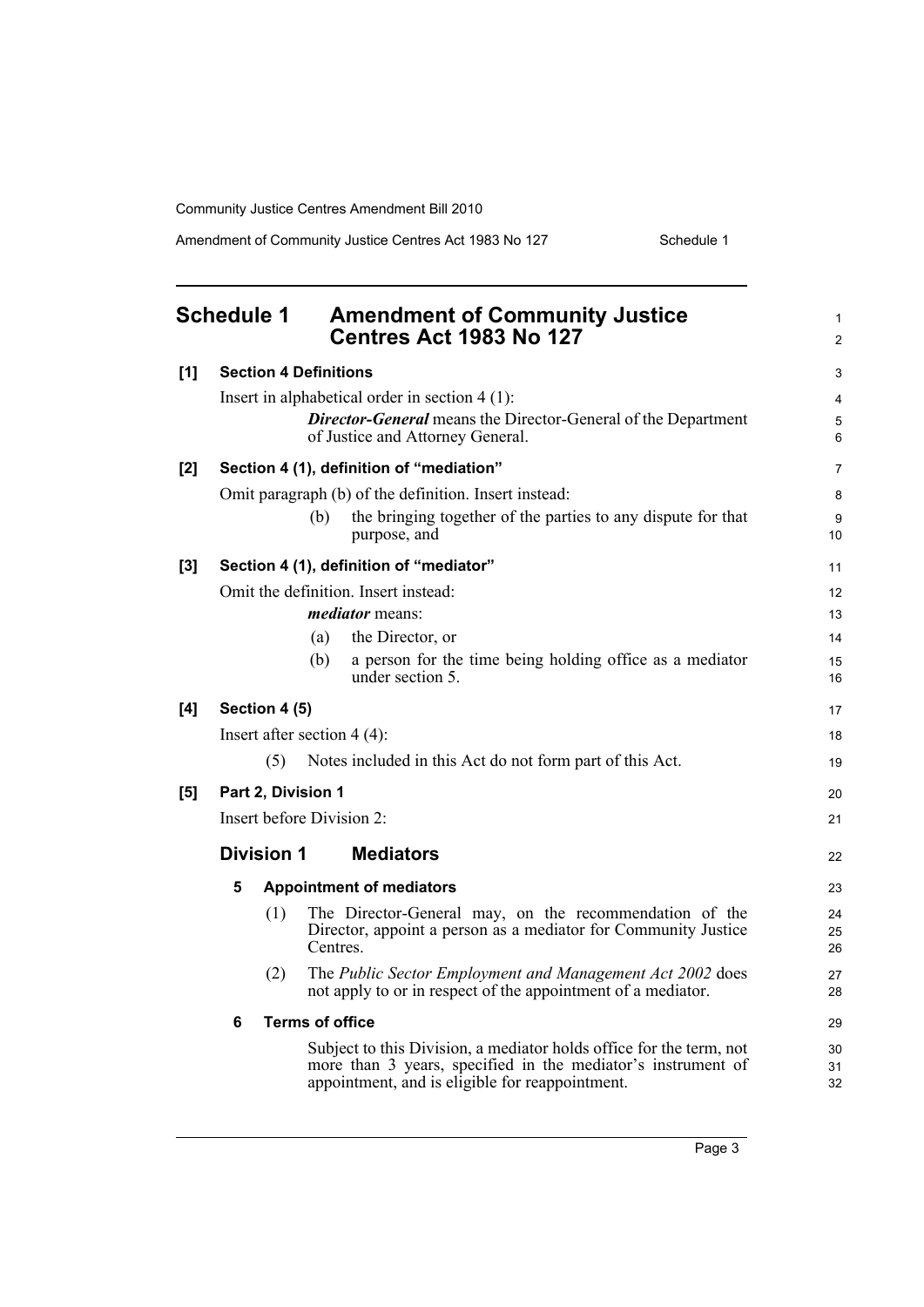Schedule 1 Amendment of Community Justice Centres Act 1983 No 127

|     | 7                                                                                                        |              | Remuneration                                                                                                                                                                                                                                                        |                                   |  |  |  |
|-----|----------------------------------------------------------------------------------------------------------|--------------|---------------------------------------------------------------------------------------------------------------------------------------------------------------------------------------------------------------------------------------------------------------------|-----------------------------------|--|--|--|
|     |                                                                                                          |              | A mediator is entitled to be paid the remuneration and allowances<br>decided by the Director-General from time to time.                                                                                                                                             |                                   |  |  |  |
|     | 8                                                                                                        |              | <b>Vacancy in office</b>                                                                                                                                                                                                                                            | 4                                 |  |  |  |
|     |                                                                                                          | (1)          | The office of a mediator becomes vacant if the mediator:                                                                                                                                                                                                            | 5                                 |  |  |  |
|     |                                                                                                          |              | (a)<br>dies, or                                                                                                                                                                                                                                                     | 6                                 |  |  |  |
|     |                                                                                                          |              | (b)<br>completes a term of office and is not reappointed, or                                                                                                                                                                                                        | $\overline{7}$                    |  |  |  |
|     |                                                                                                          |              | resigns the office by written instrument addressed to the<br>(c)<br>Director-General, or                                                                                                                                                                            | 8<br>9                            |  |  |  |
|     |                                                                                                          |              | becomes bankrupt, applies to take the benefit of any law<br>(d)<br>for the relief of bankrupt or insolvent debtors, compounds<br>with his or her creditors or makes an assignment of his or<br>her remuneration for their benefit, or                               | 10<br>11<br>12 <sup>2</sup><br>13 |  |  |  |
|     |                                                                                                          |              | becomes a mentally incapacitated person, or<br>(e)                                                                                                                                                                                                                  | 14                                |  |  |  |
|     |                                                                                                          |              | is convicted in New South Wales of an offence that is<br>(f)<br>punishable by imprisonment for 12 months or more or is<br>convicted elsewhere than in New South Wales of an<br>offence that, if committed in New South Wales, would be<br>an offence so punishable. | 15<br>16<br>17<br>18<br>19        |  |  |  |
|     |                                                                                                          | (2)          | The Director-General may remove a mediator from office at any<br>time.                                                                                                                                                                                              | 20<br>21                          |  |  |  |
| [6] |                                                                                                          |              | Sections 11 and 12                                                                                                                                                                                                                                                  | 22                                |  |  |  |
|     | Omit the sections. Insert instead:                                                                       |              |                                                                                                                                                                                                                                                                     | 23                                |  |  |  |
|     | 11                                                                                                       | <b>Staff</b> |                                                                                                                                                                                                                                                                     | 24                                |  |  |  |
|     |                                                                                                          |              | The Director and the staff of Community Justice Centres are to<br>be employed under and in accordance with Chapter 1A of the<br>Public Sector Employment and Management Act 2002.                                                                                   | 25<br>26<br>27                    |  |  |  |
| [7] |                                                                                                          |              | Sections 15 and 16                                                                                                                                                                                                                                                  | 28                                |  |  |  |
|     | Omit the sections.                                                                                       |              |                                                                                                                                                                                                                                                                     |                                   |  |  |  |
| [8] |                                                                                                          |              | Section 19 Use of certain words or letters                                                                                                                                                                                                                          | 30                                |  |  |  |
|     | Omit "person holding a current accreditation as a mediator under section 11"<br>from section 19 $(1A)$ . |              |                                                                                                                                                                                                                                                                     |                                   |  |  |  |
|     | Insert instead "mediator".                                                                               |              |                                                                                                                                                                                                                                                                     |                                   |  |  |  |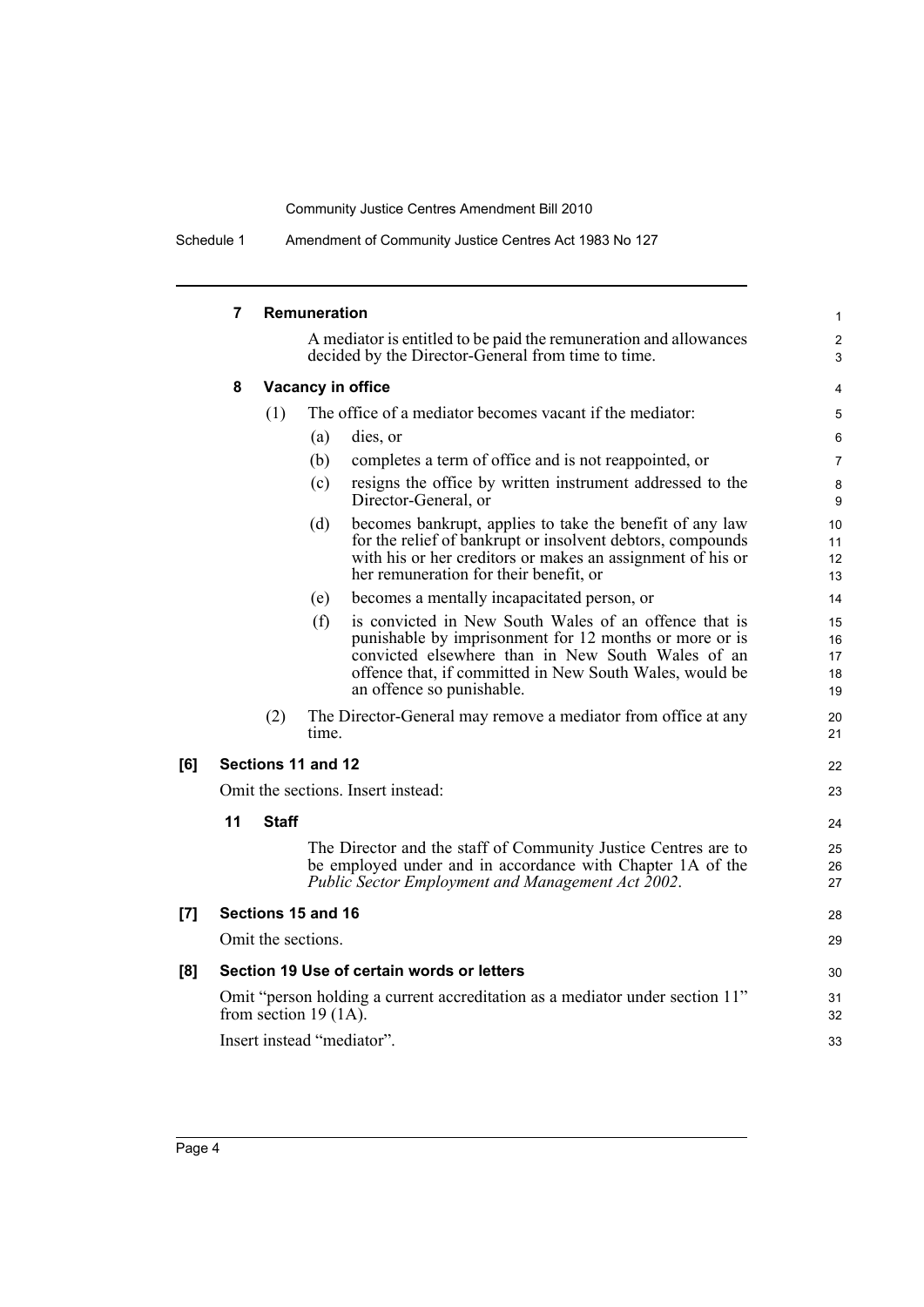|  | Amendment of Community Justice Centres Act 1983 No 127 | Schedule 1 |
|--|--------------------------------------------------------|------------|
|--|--------------------------------------------------------|------------|

| [9]    | Section 19 (1A)                 |                                                                                                                                                                                                                                                                                                                                                 | 1                          |  |  |
|--------|---------------------------------|-------------------------------------------------------------------------------------------------------------------------------------------------------------------------------------------------------------------------------------------------------------------------------------------------------------------------------------------------|----------------------------|--|--|
|        |                                 | Omit "holds a current accreditation as a mediator". Insert "is a mediator".                                                                                                                                                                                                                                                                     | $\overline{c}$             |  |  |
| $[10]$ |                                 | Section 20A Provision of mandatory mediation services                                                                                                                                                                                                                                                                                           | 3                          |  |  |
|        |                                 | Omit "and without the consent of all of the parties to the dispute" from<br>section $20A(1)$ .                                                                                                                                                                                                                                                  |                            |  |  |
| $[11]$ | Section 20A (4) (a)             |                                                                                                                                                                                                                                                                                                                                                 | 6                          |  |  |
|        |                                 | Omit "except sections 23 (1) and (3), 27, 28 and 29".                                                                                                                                                                                                                                                                                           | 7                          |  |  |
|        |                                 | Insert instead "except section 23 $(1)$ and $(3)$ ".                                                                                                                                                                                                                                                                                            | 8                          |  |  |
| $[12]$ |                                 | <b>Section 21 Conduct of mediation sessions</b>                                                                                                                                                                                                                                                                                                 | 9                          |  |  |
|        |                                 | Omit section 21 (4) and (5). Insert instead:                                                                                                                                                                                                                                                                                                    | 10                         |  |  |
|        | (4)                             | A party to a mediation session may be accompanied by or<br>represented by another person.                                                                                                                                                                                                                                                       | 11<br>12                   |  |  |
|        | (5)                             | The Director or the mediator conducting a mediation session may<br>exclude a person (other than a party to the mediation session)<br>from attending, or continuing to attend the mediation session if,<br>in the Director's or mediator's opinion, the presence of the person<br>may frustrate the purpose or conduct of the mediation session. | 13<br>14<br>15<br>16<br>17 |  |  |
| $[13]$ |                                 | Section 23 Mediation to be voluntary                                                                                                                                                                                                                                                                                                            | 18                         |  |  |
|        | Insert after section 23 $(1)$ : |                                                                                                                                                                                                                                                                                                                                                 |                            |  |  |
|        |                                 | Note. See, however, section 20A (4) (a) which provides that this<br>subsection (and subsection (3)) does not apply to the mediation of a<br>dispute referred to Community Justice Centres for mediation by an order<br>of a court or tribunal.                                                                                                  | 20<br>21<br>22<br>23       |  |  |
| $[14]$ | <b>Section 23 (3)</b>           |                                                                                                                                                                                                                                                                                                                                                 | 24                         |  |  |
|        |                                 | Insert ", unless the parties agree in writing that the agreement is to be<br>enforceable" after "body".                                                                                                                                                                                                                                         | 25<br>26                   |  |  |
| $[15]$ |                                 | Section 25 Representation by agent                                                                                                                                                                                                                                                                                                              | 27                         |  |  |
|        | Omit the section.               |                                                                                                                                                                                                                                                                                                                                                 | 28                         |  |  |
| $[16]$ | <b>Section 28 Privilege</b>     |                                                                                                                                                                                                                                                                                                                                                 | 29                         |  |  |
|        |                                 | Insert "or 29A" after "section 29 (2) (c)" in section 28 (6) (b).                                                                                                                                                                                                                                                                               | 30                         |  |  |
|        |                                 |                                                                                                                                                                                                                                                                                                                                                 |                            |  |  |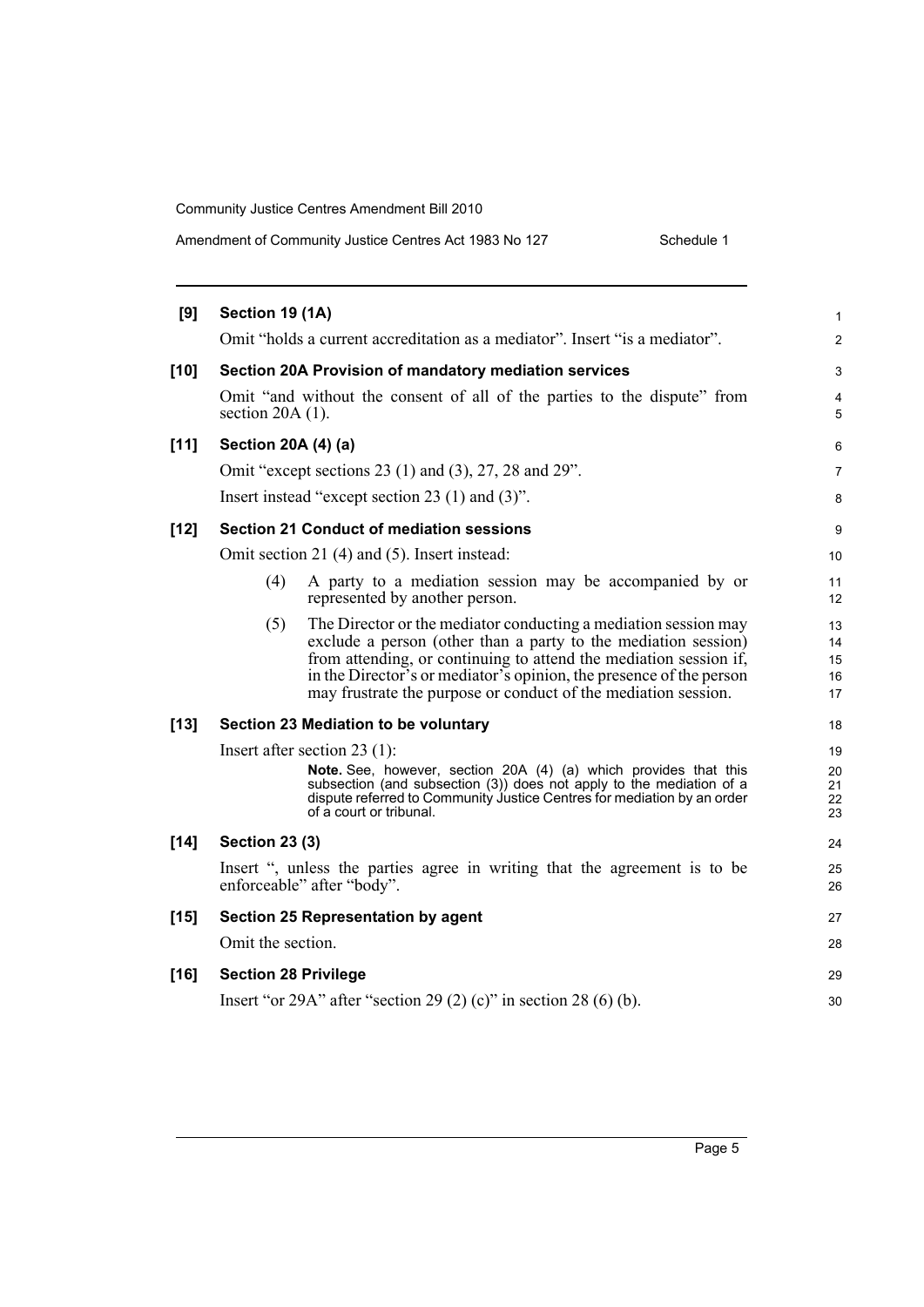Schedule 1 Amendment of Community Justice Centres Act 1983 No 127

| $[17]$ | Section 28 (6) (b)                            |            |                                                                                                                                                            |                          |
|--------|-----------------------------------------------|------------|------------------------------------------------------------------------------------------------------------------------------------------------------------|--------------------------|
|        | Insert after the paragraph:                   |            |                                                                                                                                                            |                          |
|        |                                               | $\cdot$ or |                                                                                                                                                            | 3                        |
|        | (c)                                           |            | given as evidence:                                                                                                                                         | 4                        |
|        |                                               | (i)        | as to the fact that an agreement the parties have<br>agreed is to be enforceable has been reached at, or<br>drawn up pursuant to, a mediation session, and | 5<br>6<br>$\overline{7}$ |
|        |                                               | (ii)       | as to the substance of that agreement.                                                                                                                     | 8                        |
| $[18]$ | <b>Section 29 Secrecy</b>                     |            |                                                                                                                                                            | 9                        |
|        | Insert at the end of section 29 $(2)$ $(b)$ : |            |                                                                                                                                                            | 10                       |
|        | (b1)                                          |            | if the disclosure is for the purposes of giving evidence:                                                                                                  | 11                       |
|        |                                               | (i)        | as to the fact that an agreement the parties have<br>agreed is to be enforceable has been reached at, or<br>drawn up pursuant to, a mediation session, and | 12<br>13<br>14           |
|        |                                               | (i)        | as to the substance of that agreement,                                                                                                                     | 15                       |
| $[19]$ | <b>Section 29A Mandatory reporting</b>        |            |                                                                                                                                                            | 16                       |
|        |                                               |            | Omit "at risk of harm". Insert instead "at risk of significant harm".                                                                                      | 17                       |
| $[20]$ | Section 30 Power to accept appointment        |            |                                                                                                                                                            |                          |
|        | Omit the section.                             |            |                                                                                                                                                            | 19                       |
| $[21]$ | Schedule 2 Mediator's oath of secrecy         |            |                                                                                                                                                            |                          |
|        | Omit "make a record of, or".                  |            |                                                                                                                                                            | 21                       |
| $[22]$ |                                               |            | Schedule 3 Mediator's affirmation of secrecy                                                                                                               | 22                       |
|        | Omit "make a record of, or".                  |            |                                                                                                                                                            | 23                       |
| $[23]$ |                                               |            | <b>Schedule 4 Savings and transitional provisions</b>                                                                                                      | 24                       |
|        | Insert at the end of clause $1A(1)$ :         |            |                                                                                                                                                            | 25                       |
|        |                                               |            | Community Justice Centres Amendment Act 2010                                                                                                               | 26                       |